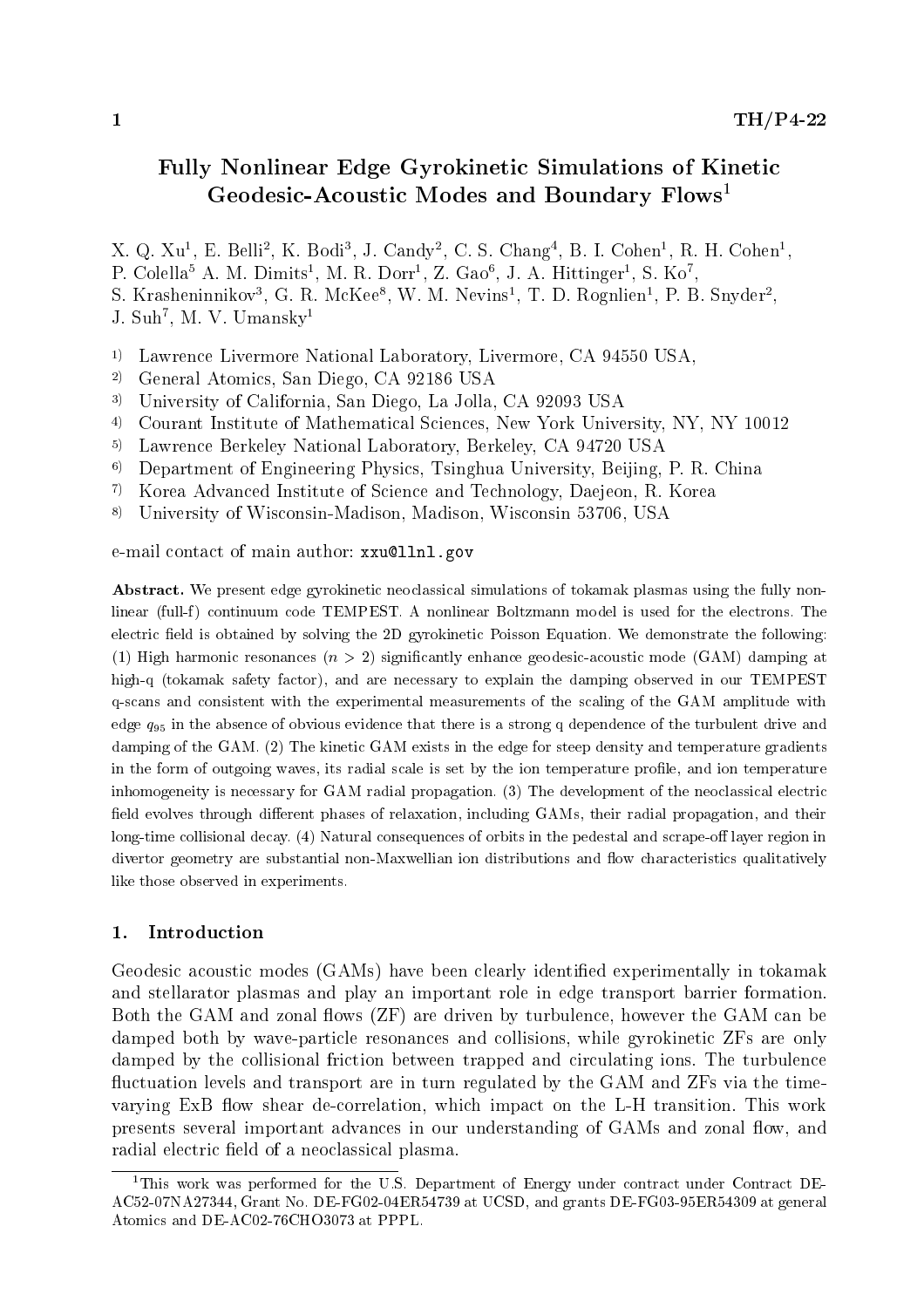# 2. A heuristic kinetic model for the evolution of radial electric field in toroidal plasmas

In the long wavelength limit  $k_{\perp} \rho_{\alpha} \ll 1$ , the self-consistent electric field is computed from the full-f gyrokinetic Poisson equation for multiple species [1, 2]

$$
\sum_{\alpha} \frac{\rho_{\alpha}^2}{2\lambda_{D\alpha}^2} \nabla_{\perp} \cdot (N_{\alpha} \nabla_{\perp} \Phi) + \nabla^2 \Phi = -4\pi e \left[ \sum_{\alpha} Z_{\alpha} N_{\alpha}(\mathbf{x}, t) - n_e(\mathbf{x}, t) \right]
$$
(1)

It can be shown that by taking the time derivative and flux-surface averaging Eq.  $(1)$ , assuming the electrostatic potential to be constant within a flux surface, substituting the  $0<sup>th</sup>$ -moment of the conservative form of gyrokinetic equation for the density on the right side, and finally integrating Eq.  $(1)$  over the radial coordinate (valid for a local analysis) with  $E_r = 0$  at the boundaries, the radial electric field evolution obeys the radial Ampére-Maxwell law averaged over a closed-flux surface

$$
\left(1+\sum_{\alpha}\frac{c^2}{v_{A\alpha}^2}\right)\frac{\partial}{\partial t}\langle\mathbf{E}\cdot\nabla\psi\rangle=-4\pi\sum_{\alpha}\langle\mathbf{J}\cdot\nabla\psi\rangle=-\sum_{\alpha}\frac{4\pi Z_{\alpha}e}{M_{\alpha}}\langle\int B_{\parallel}^*d\bar{v}_{\parallel}d\bar{\mu}F_{\alpha}\bar{\mathbf{v}}_d\cdot\nabla\psi\rangle\tag{2}
$$

where  $\psi$  is the poloidal magnetic flux,  $\langle \cdots \rangle$  represents the flux surface average, and **J** is the sum of all the current in the plasma, including the gyro-viscosity current, and the ion guiding-center current due to its orbital dynamics (the corresponding electron current is typically neglected in tokamak geometry, because it is smaller than the ion current by a factor of the mass ratio  $m_e/m_i$ ). The quasi-steady-state radial electric field  $E_r$  on a magnetic surface is obtained from the condition  $\langle j_{\psi} \rangle = 0$ . We note the mathematical equivalence of the two approaches for solving the radial electric field of a neoclassical plasma from Eq.  $(1)$ and Eq. (2) in the large-aspect-ratio limit.

By taking the time derivative of Eq. (2), inserting gyrokinetic equation into the right side, and then assuming  $F_{\alpha} \simeq F_{M\alpha} + \delta f_{\alpha}$  in the integral, where  $F_{M\alpha}$  is the local Maxwellian distribution function (for simplicity assuming isothermality; the inclusion of an ion temperature gradient leads to more complicated neoclassical sources, but with precisely the same inial conclusion except for the appearance of  $E_r$  = ), we obtain a dynamical equation for the radial electric field,

$$
\left(1+\sum_{\alpha}\frac{c^2}{v_{A\alpha}^2}\right)\frac{\partial^2}{\partial t^2}E_r+\sum_{\alpha}\frac{4\pi Z_{\alpha}^2e^2}{T_{\alpha}}\langle\int d^3v F_M v_{dr}^2\rangle E_r \n-4\pi e\sum_{\alpha}Z_{\alpha}\langle\int d^3vv_{dr}(\mathbf{v}_{\parallel}+\mathbf{v}_{d\alpha})\cdot\nabla\delta f_{\alpha}\rangle+4\pi e\sum_{\alpha}Z_{\alpha}\langle\int d^3vv_{dr}C(\delta f_{\alpha})\rangle \n= \sum_{\alpha}4\pi Z_{\alpha}e\langle\int d^3v F_M v_{dr}^2\rangle\frac{d\ln N_{\alpha}}{dr}.
$$
\n(3)

where the first of group terms on the left side represents the displacement current and ion polarization currents, the second term gives the GAM frequency, the third term yields the GAM collisionless damping, and the fourth term produces the collisional damping  $(C(\delta f))$  is the linearized ion collision operator). In the quasi-steady state with a drifting Maxwellian distribution  $\delta f_\alpha \propto v_{\parallel}F_{M\alpha}$ , the last term on the right side furnishes the source for the standard neoclassical relationship between  $E_r$  from the second term and the parallel flow  $U_{\parallel}$  from streaming in the third term on the left side. Here  $E_r = \mathbf{E} \cdot \nabla \psi$ . The solution to this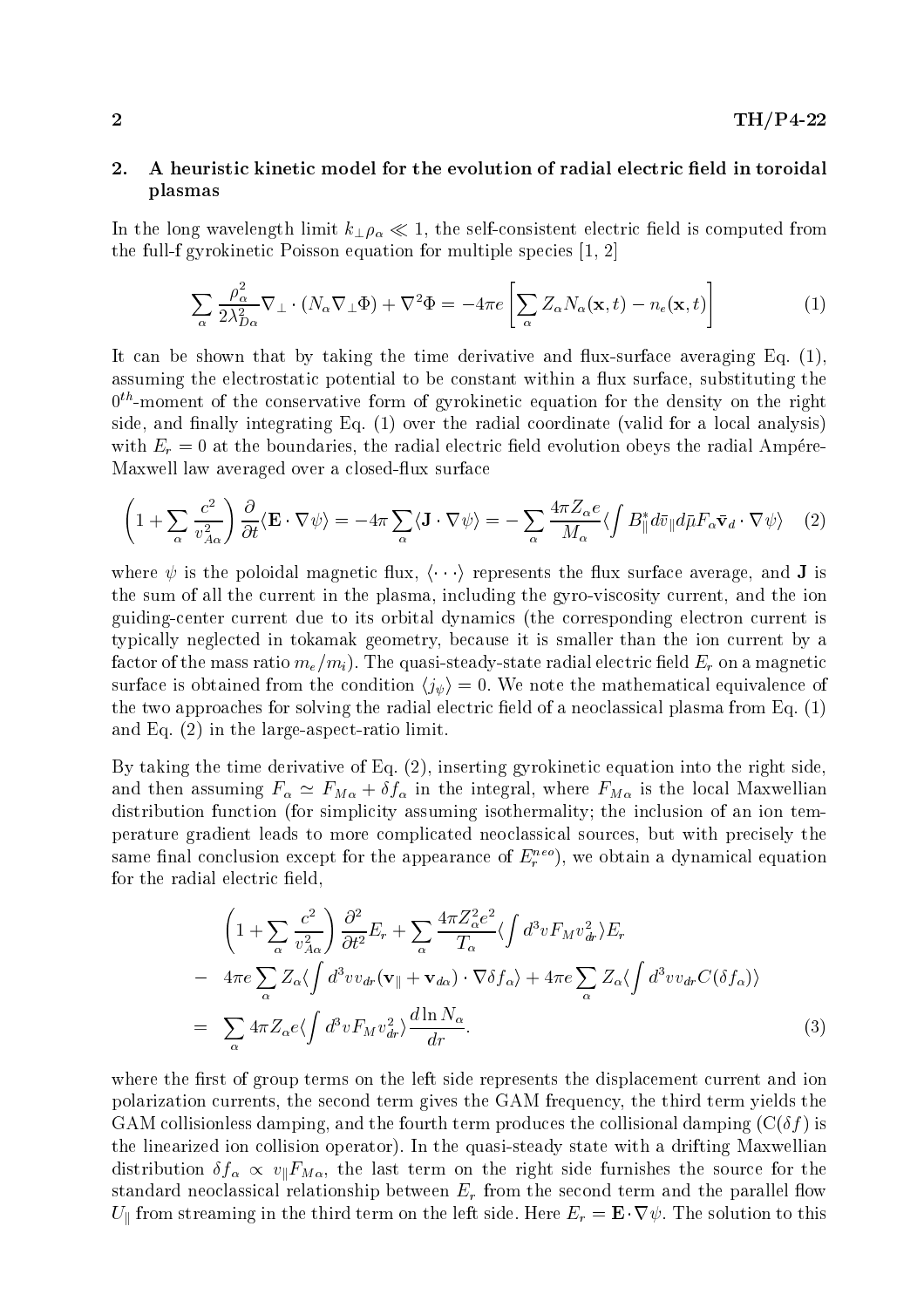equation describes relaxation of the radial electric field and, heuristically, can be written in the form:

$$
E_r(t) = E_r^{neo} + \left[ E_r^{HR} + E_r^{GAM} e^{-(i\omega_{GAM} + \gamma_{GAM})t} \right] e^{-\gamma_c t}.
$$
 (4)

where (see Sec.3.)  $\omega_{GAM} = (\sqrt{7+4\tau}/2)(v_{Ti}/R)$  is the GAM frequency [3],  $\tau = T_e/T_i$  for a single ion species and R is the major radius, where  $\gamma_{GAM}$  is the collisionless GAM damping  $[4, 5, 6, 7, 8], E^{RH}_{r}(t=\infty)/E_{r}(0) \simeq (1+1.6q^{2}/\sqrt{\epsilon})^{-1}$  is the Rosenbluth-Hinton residual zonal now  $[y], E_r^- = (T_i/e)(\theta \ln N_\alpha/\theta r)$  describes the equilibrium value of the radial electric field which follows the standard neoclassical relationship between  $E_r$  and  $U_{\parallel}$  [10], and  $\gamma_c \simeq \nu_{ii}$  is the collisional damping rate of the zonal flow [11, 12]. From the discussion above it is clear that the GAM is essentially an ion mode, where the ion polarization current is responding to charge separation caused by radial ion grad-B drifts as delineated in the first two terms of Eq. (3).

### 3. 4D TEMPEST Simulation Results in Circular Geometry

In this section we will discuss the GAM collisionless damping mechanism, the radial propagation and the \quasi-steady state conditions" on the standard neoclassical transport time scale. We develop a relaxation method to efficiently solve the gyrokinetic Poisson equation to remove the gyrosheath singularity, to correctly yield the standard neoclassical relation between  $E_r$  and  $U_{\parallel}$ , and simultaneously to obtain the poloidal variation of the electrostatic potential. With the fully nonlinear (full-f) continuum code TEMPEST we compute the radial particle and the heat flux, the evolution of the electric field through different phases of relaxation (development of GAMs, their radial propagation, and their long-time collisional decay) in a circular-geometry edge plasma [2, 4].

### 3.1 Collisionless damping of Geodesic-Acoustic Modes

In our 4D simulations (with  $\partial/\partial \zeta = 0$  in the 5D code) for a homogeneous plasma, the initial ion distribution is a local Maxwellian. The charge is radially separated by an initial sinusoidal perturbation of the ion density with no variation within the flux surfaces  $\delta n_i =$  $\delta n_0 \sin(2\pi r/L_\psi)$ . The electron model is a fully nonlinear Boltzmann  $n_e = \langle n_i(\psi, \theta, t =$ 0))  $\exp(e\phi/T_e)/\langle \exp(e\phi/T_e) \rangle$ , where  $\langle \rangle$  represents the flux-surface average. This choice of coefficient for the Boltzmann electron model means that there is no cross-field electron transport. Both the radial and poloidal boundary conditions are periodic. We consider a simple circular cross-section tokamak with the magnetic field  $\mathbf{B} = B_{\ell} \mathbf{e}_{\ell} + B_{\theta} \mathbf{e}_{\theta}$ , where  $\zeta$ and  $\theta$  are the toroidal and poloidal angles of a torus, respectively, with  $\theta = 0$  chosen to be at the outboard midplane of the torus. The inverse aspect ratio  $\epsilon = r/R_0$  where r is the minor radius is not assumed to be small. The major radius is given by  $R = R_0(1 + \epsilon \cos \theta)$ and  $B_{\zeta} = B_0 R_0 / R$ . The equilibrium parameters used are  $B_0 = 15$ T,  $R_0 = 1.71$ m, and  $T_i = T_e = 3 \text{keV}$  with deuterium ions. We take  $B_\zeta(r)$  to be radially uniform to justify the radial periodic boundary conditions. The large  $B_0$  is used for the global simulations with  $\delta_i/L_\psi \ll 1$ , where  $\delta_i = q\rho_i$  is the drift-orbit size and  $L_\psi$  is the radial box size. The resolution is  $n_{\psi} = 32, n_{\theta} = 64, n_E = 30$  and  $n_{\mu} = 60$ .  $\rho_s = c_s/\Omega_{ci}$ ,  $c_s = \sqrt{2T_e/M_i}$ ,  $v_{thi} =$  $\overline{a}$  and  $\overline{a}$  and  $\overline{a}$  and  $\overline{a}$  and  $\overline{a}$  and  $\overline{a}$  and  $\overline{a}$  and  $\overline{a}$  and  $\overline{a}$  and  $\overline{a}$  and  $\overline{a}$  and  $\overline{a}$  and  $\overline{a}$  and  $\overline{a}$  and  $\overline{a}$  and  $\overline{a}$  and  $\overline{a}$  and  $\mathbb{R}$   $\mathbb{R}$   $\mathbb{R}$   $\mathbb{R}$   $\mathbb{R}$   $\mathbb{R}$   $\mathbb{R}$   $\mathbb{R}$   $\mathbb{R}$   $\mathbb{R}$   $\mathbb{R}$   $\mathbb{R}$   $\mathbb{R}$   $\mathbb{R}$   $\mathbb{R}$   $\mathbb{R}$   $\mathbb{R}$   $\mathbb{R}$   $\mathbb{R}$   $\mathbb{R}$   $\mathbb{R}$   $\mathbb{R}$   $\mathbb{R}$   $\mathbb{R}$   $\mathbb{$ 

The damping rate of the GAM vs q for a fixed  $\epsilon = 0.2$  and  $k_r \rho_i \simeq 0.1375$  is plotted in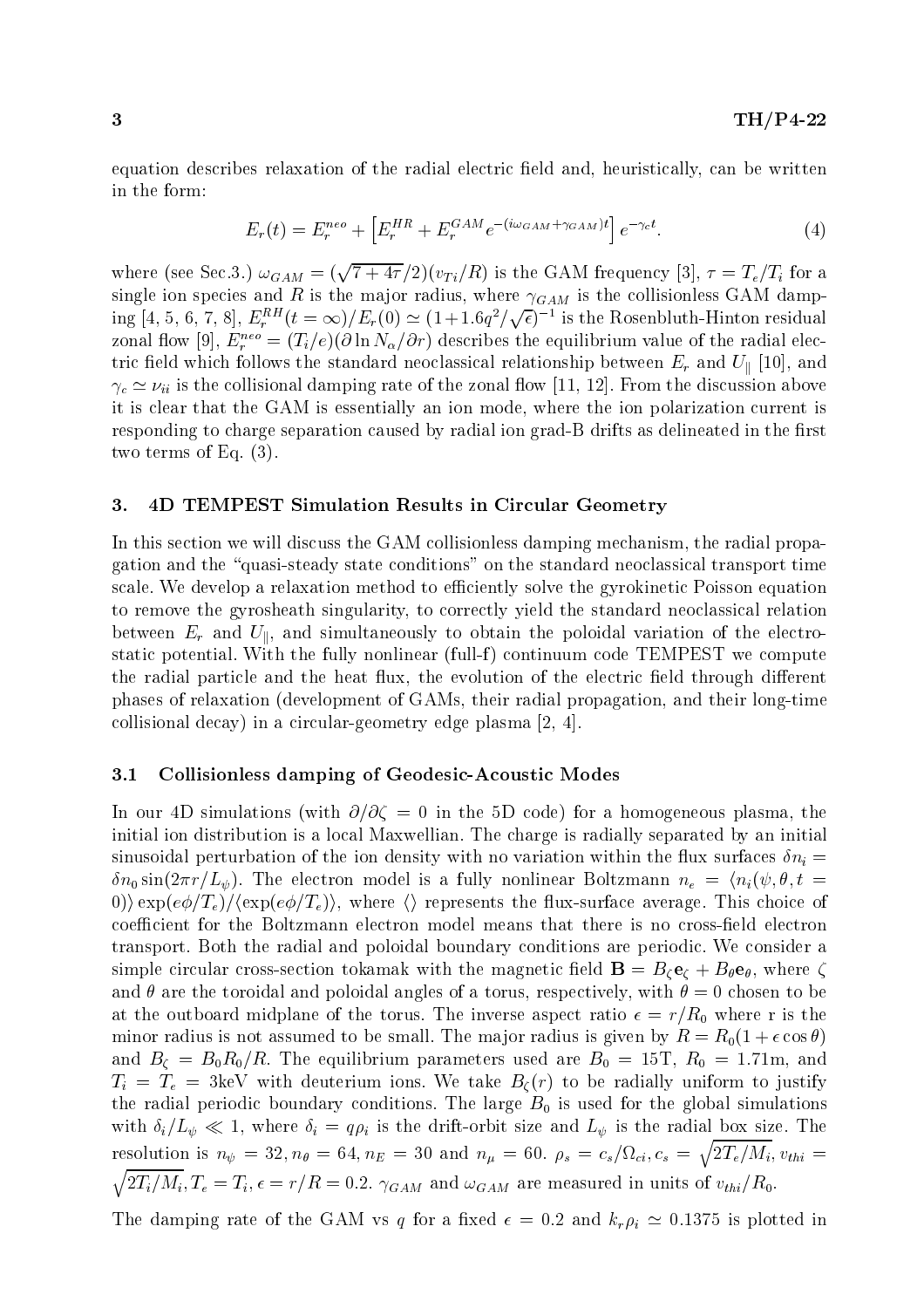Fig. 1a). The curves come from the theory of Gao et al [7], where a series of Bessel functions for finite orbit width and plasma-dispersion-function-like integrals along the Landau contour for higher-harmonic resonances are included. The dispersion relation is solved by a direct numerical-integration technique retaining many harmonics. The dotted curve omits the finite-orbit-width (FOW) effect; the dot-dashed curve includes additional damping at the 2nd resonance as done by Sugama and Watanabe [6] and Gao et al [7]; the dashed curve is the theory retaining additional damping up to the 4th resonance; the solid curve is the theory retaining additional damping up to the 10th resonance; The black points are TEMPEST simulation results. Also plotted are results from a 5D gyrokinetic continuum code GYRO (purple squares) [13], and a gyrokinetic PIC code XGC (red diamonds) [14]. The error bar from TEMPEST simulations represents the uncertainty in fitting to a single decaying exponential. The FOW effect dramatically enhances the GAM damping rate at  $q > 2$  by inducing multiple resonances in phase space. For the same parameters, the damping rate is almost zero if the FOW effect is ignored. Furthermore, Fig. 1a) clearly shows that higher-harmonic resonances at  $v_{\parallel}^{cc} \cong \omega_G q R_0/n$  with  $n > 2$  become important when  $q > 3.5$ . The higher-harmonic resonances are included in the simulations, and comparisons between theory and simulation show that the theory retaining up to the 2nd resonance is a good approximation only for  $q < 3.5$ . Our theoretical treatment, retaining up to 4th resonance, is required for  $3.5 < q < 9$ . A corresponding analytical expression for the damping rate is systematically derived, including higher-order harmonics of the ion transit frequency and valid over a broad range  $k_r \rho_{it} \ll 1$  and  $q \gg 1$  [8]. For the same parameters used in Fig. 1a), the analytical formula predicts damping rates in very good agreement with the numerical and simulation results in its validity regime:  $q > (k_r \rho_{it})^{-1/2} \sim 3$ .



FIG. 1: a) GAM damping rate  $\gamma_G$  vs q for  $\epsilon = 0.2$  in homogeneous plasmas. The curves come from Gao et al theory  $\vert 7 \vert$  with and without the finite-orbit-width effect, the black points are TEMPEST simulation results, the purple squares are GYRO simulation results, and the red diamonds are XGC simulation results. b) GAM damping rate and integrated GAM amplitude (square-root of intensity I) versus  $q_{95}$  within one discharge near  $r/a = 0.9$  during the current ramp up (acquired at looms intervals) from Ref. [15] in D111-D eage plasmas. Here  $\gamma_{GAM}(q=5.5) = 3.2 \times 10^7$ /s.

# 3.2 Radial Propagation of Geodesic-Acoustic Modes

TEMPEST simulations were carried out for an inhomogeneous plasma with density and temperature profiles chosen to model the DIII-D edge pedestal: magnetic field  $B_t = 1.5T, R_0 =$  $1.71m, q = 3$  and  $\varepsilon = 0.3$ . The ion guiding-center density and temperature profiles are initialized as a hyperbolic tangent (tanh) function of radius centered around the middle of the simulation domain. In this simulation a Lorentz collision model is used. An initial pulse-like perturbation of the ion density is given with the peak centered around the middle of the pedestal. A series of TEMPEST simulations were compared with experimental measure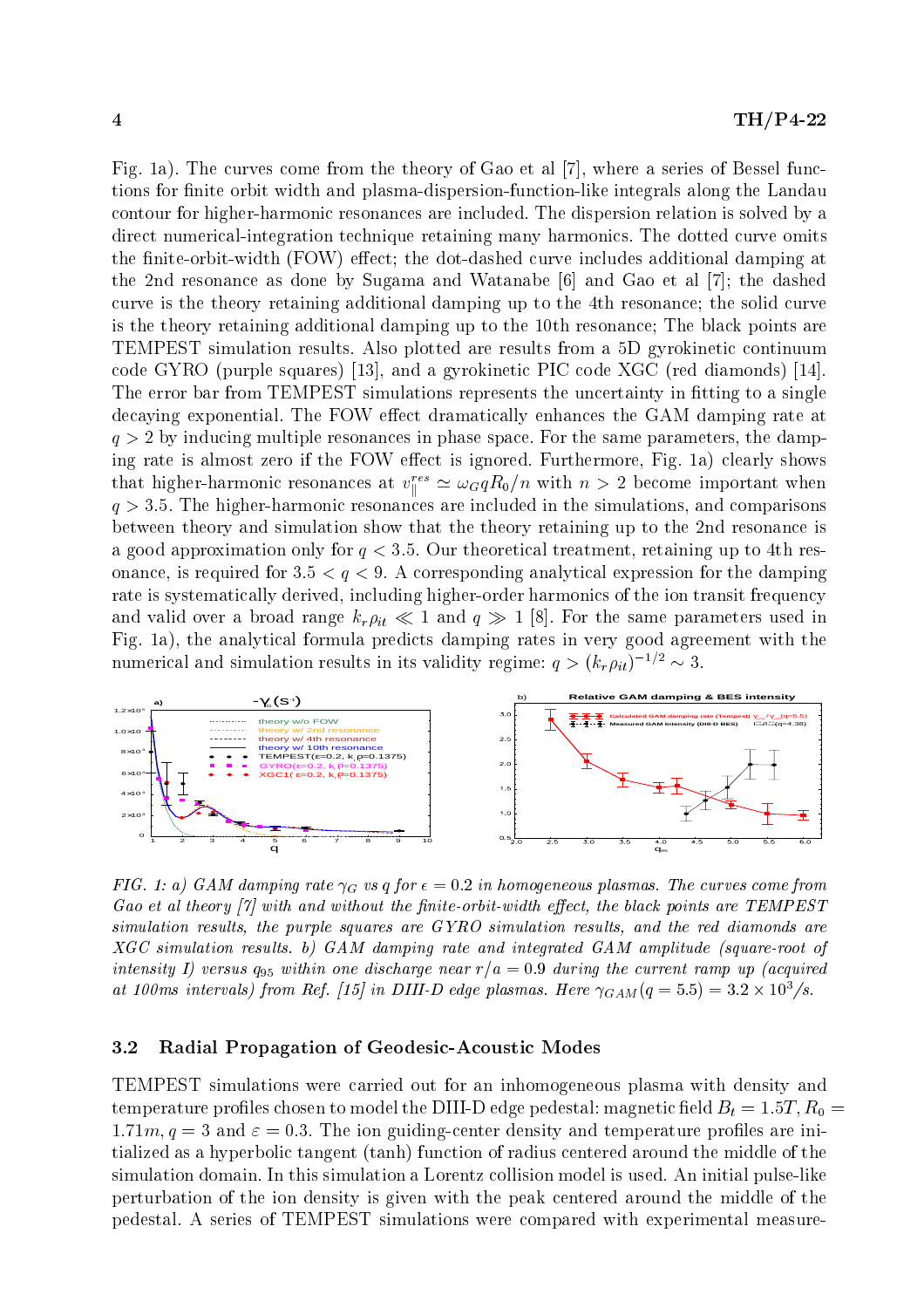ments from a q-scan. The enhanced GAM damping at high q is found again, which is consistent with the experimental measurements of the scaling of the GAM amplitude with edge  $q_{95}$  [15]. A simple model for the BES intensity I can be written as  $dI/dt = S_{turb} - \gamma_{GAM}(q)I$ , where  $S_{turb}$  is the source term representing the effects of the "external" forces induced by the small-scale turbulence. If the source  $S_{turb}$  is a weak function of q, then for steady-state conditions a strong drop in  $\gamma_{GAM}$  as q increases should correlate with an increase in GAM intensity I, as shown in Fig. 1b). However over that same range of q variation in Fig. 1a) as the BES measurement, there is very little change in the damping rate. The difference may be due to the real DIII-D parameters and particularly the pedestal-like temperature profiles which turn the GAM oscillation into radial propagation in the form of outgoing waves and set the radial scale of the GAM wave-like radial structure in our TEMPEST simulation. This radial scale, in turn, determines the strength of the higher harmonic resonant damping. The enhanced GAM damping may also help to explain the similar q-scaling of the GAM amplitude, observed using Doppler reflectometry in ASDEX Upgrade [16].



FIG. 2: a) Contour plot of the perturbed ion density  $\delta n_i/N_{i0}=(N_i-N_{i0})/N_{i0}$  as a function of radial position and time. Here  $L_{\psi}$  is the radial box size. b) Poloidal variation of potential versus poloidal angle.

TEMPEST simulations show that the kinetic GAMs exist in the edge for steep plasma gradients in the form of outgoing waves [17, 18], as shown in Fig. 3; and the ion temperature inhomogeneity is necessary for GAM radial propagation [2]. The linear relationship of the peak of the contour of the perturbed ion density  $\delta n_i/N_{i0}$  as a function of radial position and time indicates that the group velocity and phase velocity are the same. A simple estimate shows that its radial wavelength is a function of the ion temperature gradient scale length  $\rho_i^{\tau_i\tau}L_{Ti}^{\tau_i\tau}$  [17], and its radial propagation velocity is on the order of the radial ion grad-B drift. From the simple estimate based on a linearly decreased ion temperature profile, we obtain  $v_{pr} \propto (\sqrt{7+4\tau}/4) f(q) (L_{Ti}/\rho_i)^{1/3} (\rho_i/R) v_{Ti}$  where  $f(q) = \sqrt{1+46/49q^2}$ . The TEMPEST simulations yield the coefficient and the following relationship is obtained  $v_{pr} \simeq 0.76(\sqrt{7+4\tau}/4)f(q)(L_{Ti}/\rho_i)^{1/3}(\rho_i/R)v_{Ti}$ . Here the plasma parameters are evaluated at the radial position where the GAM is excited near the singular layer ( $\omega = \omega_{GAM}$ ). with the well-known Airy function behavior. In this TEMPEST simulation, it is the position with the peak ion temperature gradient where the peak density perturbation is initiated. The experimental BES measurements show a very coherent GAM in DIII-D; it has a well-defined frequency in a given plasma condition/time, along with a well-defined  $k_r$ (typically near 1 cm<sup>-1</sup> at about f=14-16 kHz). It appears to propagate radially outward at the outboard midplane. The measured and calculated radial propagation velocity are  $v_{pr}^{S_{T1}}$   $\cong \frac{1}{2}\pi f/k_r \approx (8.79 - 10.00) \times 10^2$  m/s and  $v_{pr}^{S_{T1}} \approx 8.69 \times 10^2$  m/s with  $L_{Ti} \approx 10 \rho_i$ and  $\tau = 1$ , showing agreement to within 15%. The probe experimental measurements on tokamak HL-2A also show that the localized GAM packet is observed to propagate outward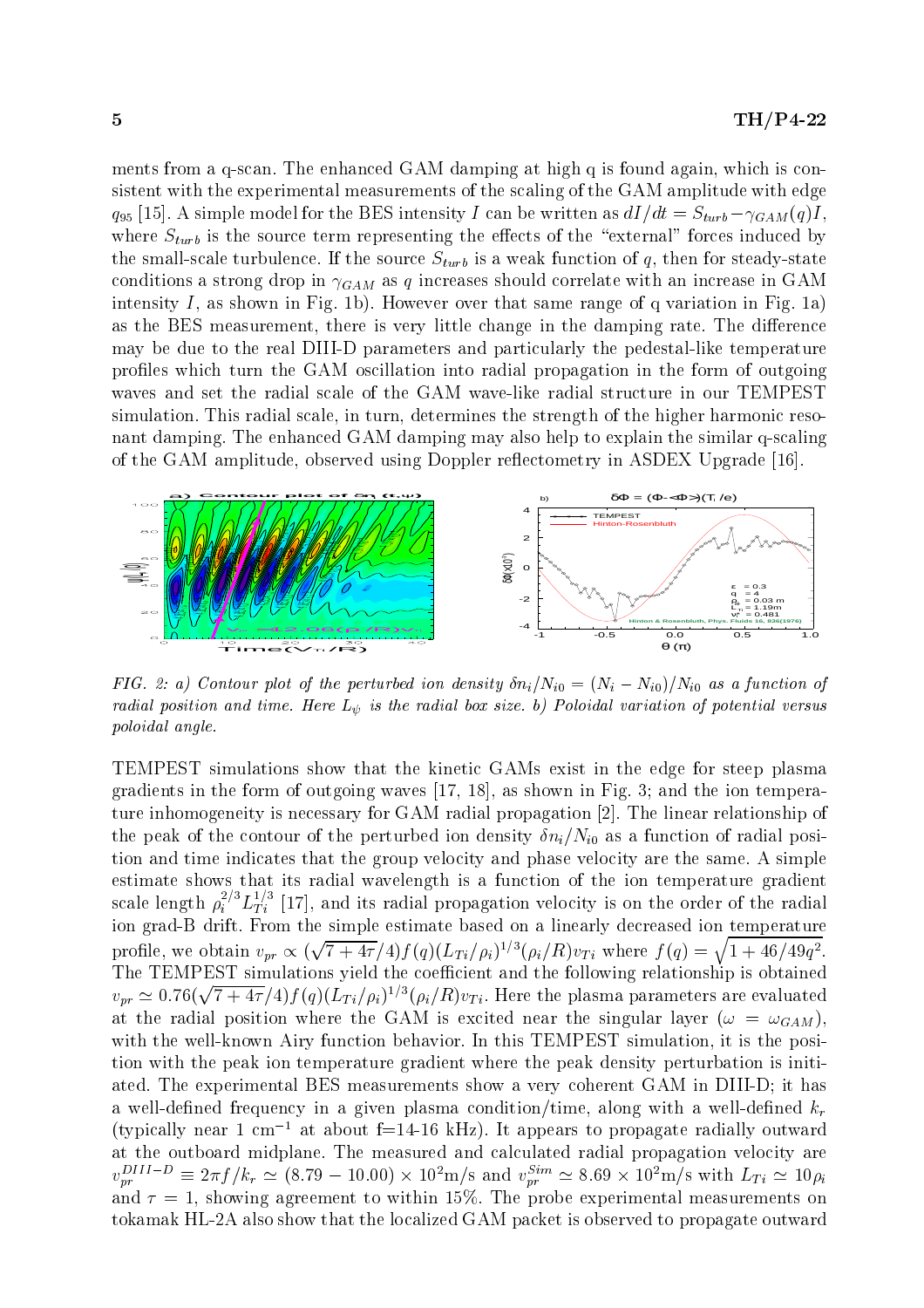in the radial direction with nearly the same phase and group velocity, which is consistent with TEMPEST simulations  $[19]$ . We note that the measured local velocity may be different from the calculated velocity using above formula because the GAM velocity is determined by the parameters at the location where the GAM is excited, not where it is measured. Therefore, by combining with ion and electron temperature, and  $q$  profiles, the measured velocity can be used to determine the location where the GAM is excited.

#### 3.3 Radial electric field of neoclassical plasmas

Traditionally the radial electric field of a neoclassical plasma is evaluated according to the radial Ampere-Maxwell's law averaged over a closedux surface as described in Sect. 2. However, this method is incomplete in the sense that the poloidal electric field cannot be solved simultaneously in a consistent way. This is an unsatisfactory situation since the potential varies signicantly in the edge plasma around the X-point and in the divertor leg region due to contact with divertor plates. The gyrokinetic Poisson equation is seldom used because the small coefficient in front of the Poisson operator associated with the gyroradius makes the equation nearly singular due to a gyrosheath at radial boundaries when  $\rho_s \ll L_P \ll L_B$ . Here,  $L_P \equiv |\nabla(\ln P)|^{-1}$  is the characteristic gradient scale length for the plasma profile, and  $L_B = |\nabla(\ln B)|^{-1}$  the characteristic length for the magnetic field. We develop a relaxation method to efficiently solve the gyrokinetic Poisson equation to remove the singularity and to correctly yield the standard neoclassical relationship between  $E_r$  and  $U_{\parallel}$ . In a special case with a flat ion temperature profile and Lorentz collisions, TEMPEST simulations show that the electrostatic potential relaxes to a steady state, and a Boltzmann relation is reached [2],  $(Z_i e/T_i)\partial\phi/\partial\psi + \partial \ln P_i/\partial\psi = 0$ , as expected from the theory for the case of zero temperature gradient [20]. The steady-state  $U_{\parallel}$  is very small due to the specified Maxwellian radial boundary condition with zero flow velocity.

In a general case with an ion temperature gradient, starting from an initial state with  $E_r = 0$  and  $U_{\parallel} = 0$ , the equilibrium-scale radial electric field is quickly established on the order of a fraction of a collision time after the relaxation of GAM oscillations and zonal flow, and obeys the standard neoclassical relationship between  $E_r$  and  $U_{\parallel}$ , while  $U_{\parallel}$  is not yet fully evolved. The further development of  $U_{\parallel}$  on the transport time scale requires careful formulation of the gyrokinetic equation and gyrokinetic Poisson equation, including sources and sinks, as well as higher order in  $\rho_i/L_B$  corrections to the first-order gyrokinetic equation. Using the relaxation approach to solve the gyrokinetic Poisson equation we are able to obtain the standard neoclassical relationship between  $E_r$  and  $U_{\parallel}$  [2], and the first-order (poloidal) correction to the equilibrium-scale radial electric field. The poloidal variation of the potential has been analytically estimated to vary as [21]

$$
\left(\frac{Z_i e}{T_i} + \frac{e}{T_e}\right) \delta \Phi \simeq C \epsilon \frac{\rho_{i\theta}}{\sqrt{2} L_{Ti}} \sin \theta. \qquad \delta \Phi = (\Phi - \langle \Phi \rangle)
$$
\n(5)

where  $\rho_{i\theta}$  is the ion gyro-radius at the poloidal magnetic field, and C is a coefficient:  $C \simeq 1.81\nu_{*i}$  in the banana regime and  $C \simeq \sqrt{2}/2$  in the plateau regime, where  $\nu_{*i} =$  $\epsilon^{-3/2}\nu_{ii}\sqrt{2}qR_0/v_{Ti}.$  The comparison of the poloidal variation of potential is shown in Fig. 2b) for the analytical estimate and the TEMPEST simulation, which is in qualitative agreement with analytical predictions from Eq. (5) that  $\delta \Phi(\psi, \theta)$  is found to vary sinusoidally with a magnitude lower than the Hinton-Rosenbluth prediction. A similar trend is found in a newly developed Eulerian code NEO for numerical studies of neoclassical transport [22].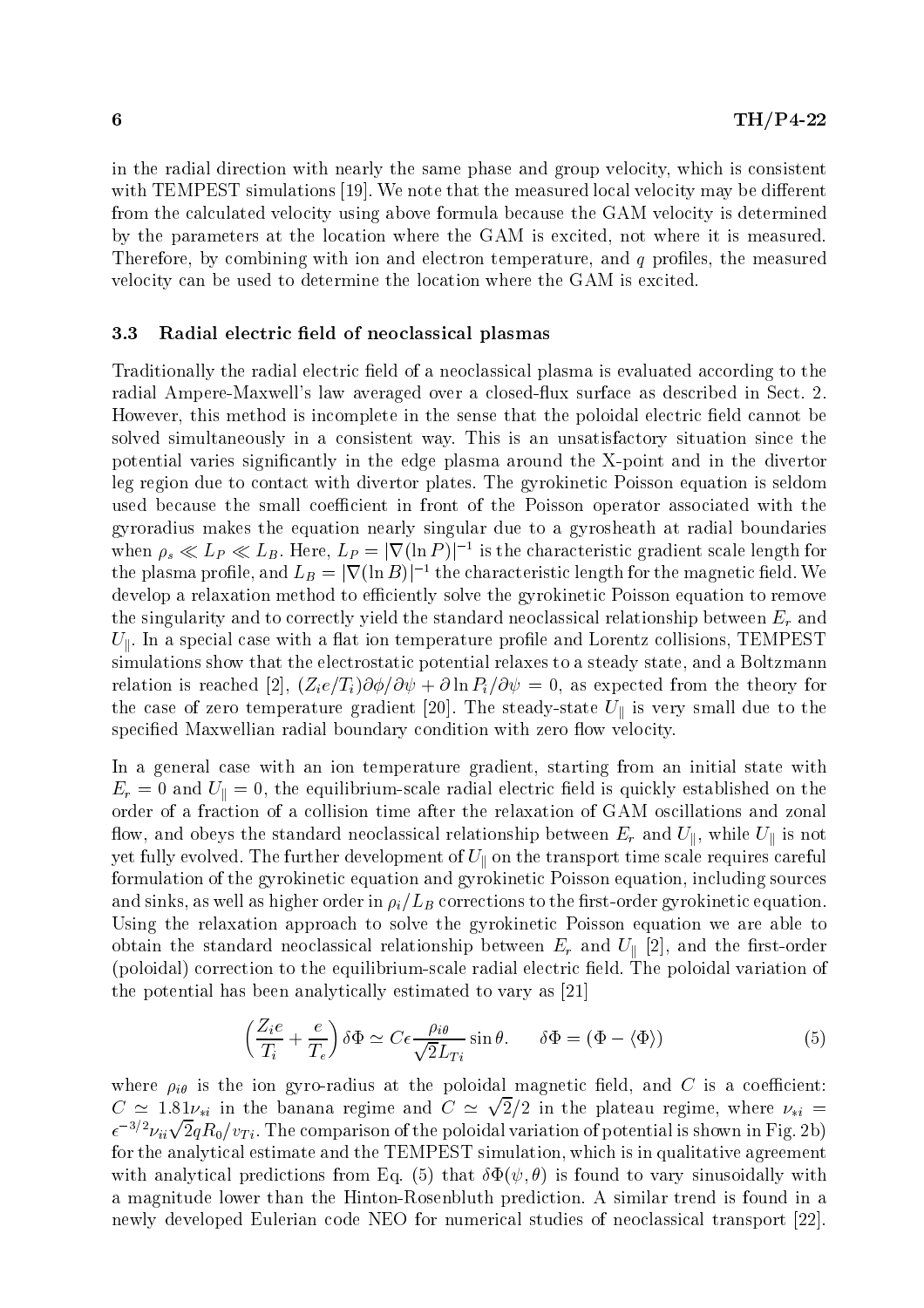The lack of a quantitative agreement is possibly due to the following  $[22]$ : (1) for the bananaregime prediction the Hinton-Rosenbluth derivation develops a singular component due to inadequate treatment of the trapped/passing particle boundary layer and thus only the Fourier sine coefficient, which is finite, is reported in the final analytical result.  $(2)$  the finite  $\epsilon$  effects are neglected in the analytical theory.

# 4. 4D TEMPEST Simulation of Plasmas flows in divertor geometry

Additional results are obtained with 4D TEMPEST simulations of plasma transport in single-null tokamak geometry. One set of simulations studies the effect of high-energy drift orbits from the pedestal region that can extend across the separatrix into the scrape-o layer (SOL). The sign of the ion parallel velocity determines if the drift orbit is radially inward or outward. Near the outer midplane this kinetic effect results in substantial mean ion flow of the hot ions toward the inner divertor plate for the ion gradient-B drift toward the X-point. For DIII-D H-mode discharge 96333, we simulate this effect by taking the ion distribution boundary condition atthe top of the pedestal to be a 1 keV Maxwellian with density of  $5 \times 10^{-3} m^{-3}$ , and then allow TEMPEST to evolve the distribution to the separatrix and into the SOL. An energy-dependent Lorentz collision operator is used. In the outer-midplane SOL, the ion distribution function shows a pronounced high-energy tail giving a mean parallel velocity near sonic values toward the inner divertor, and this mean flow reverses sign at the inner midplane as expected; coupling of this flow to the colder SOL plasma needs to be modeled. Figure 3a shows the outer midplane profiles of ion density and temperature for this case. In addition, the kinetic simulation shows that the flux of ions lost at the divertor plates is nearly as large on the privateux side of the separatrix as on the SOL side. Inclusion of a 1 kV electrostatic potential that peaks on the separatrix and decays to zero at each radial boundary (core interface, private-flux wall, and SOL wall) results in a radial shift of the plasma (and thus hot-ion flux) toward the private-flux side on the outer divertor and toward the SOL side on the inner divertor as shown in Fig. 3b.



FIG. 3: a) Radial profiles of ion density and temperature for TEMPEST simulation of DIII-D  $single-null$  divertor; b) Final profiles of ion density and temperature at the inner and outer divertor plates for the case with 1 kV potential.

### 5. Summary

The newly discovered higher harmonic resonances signicantly enhance GAM damping at high-q  $(n> 2)$ , are necessary to explain the damping observed in q-scans of our gyrokinetic simulations, and consistent with the experimental measurements of the scaling of the GAM amplitude with edge q. The kinetic GAM exists in the edge for steep plasma gradients in